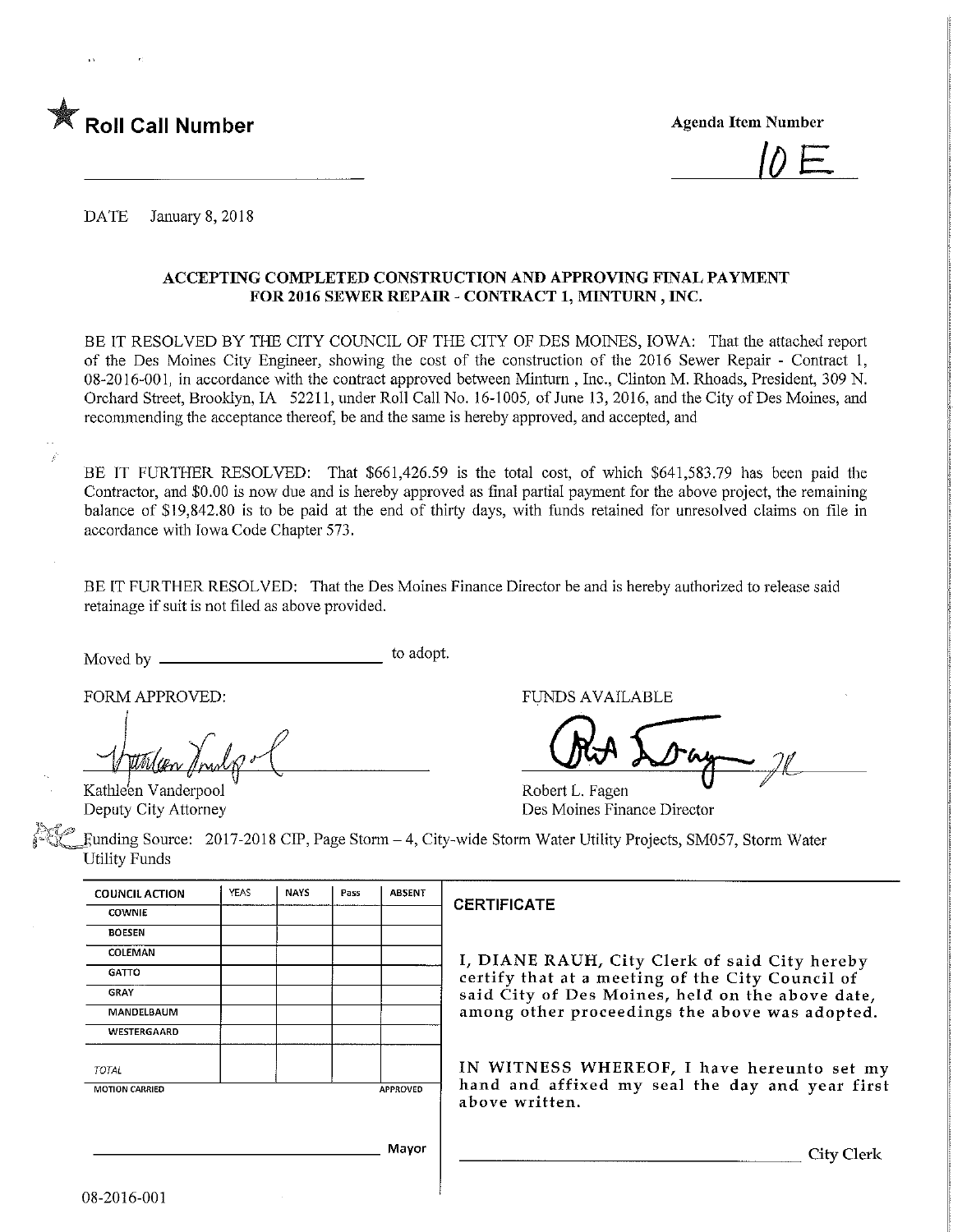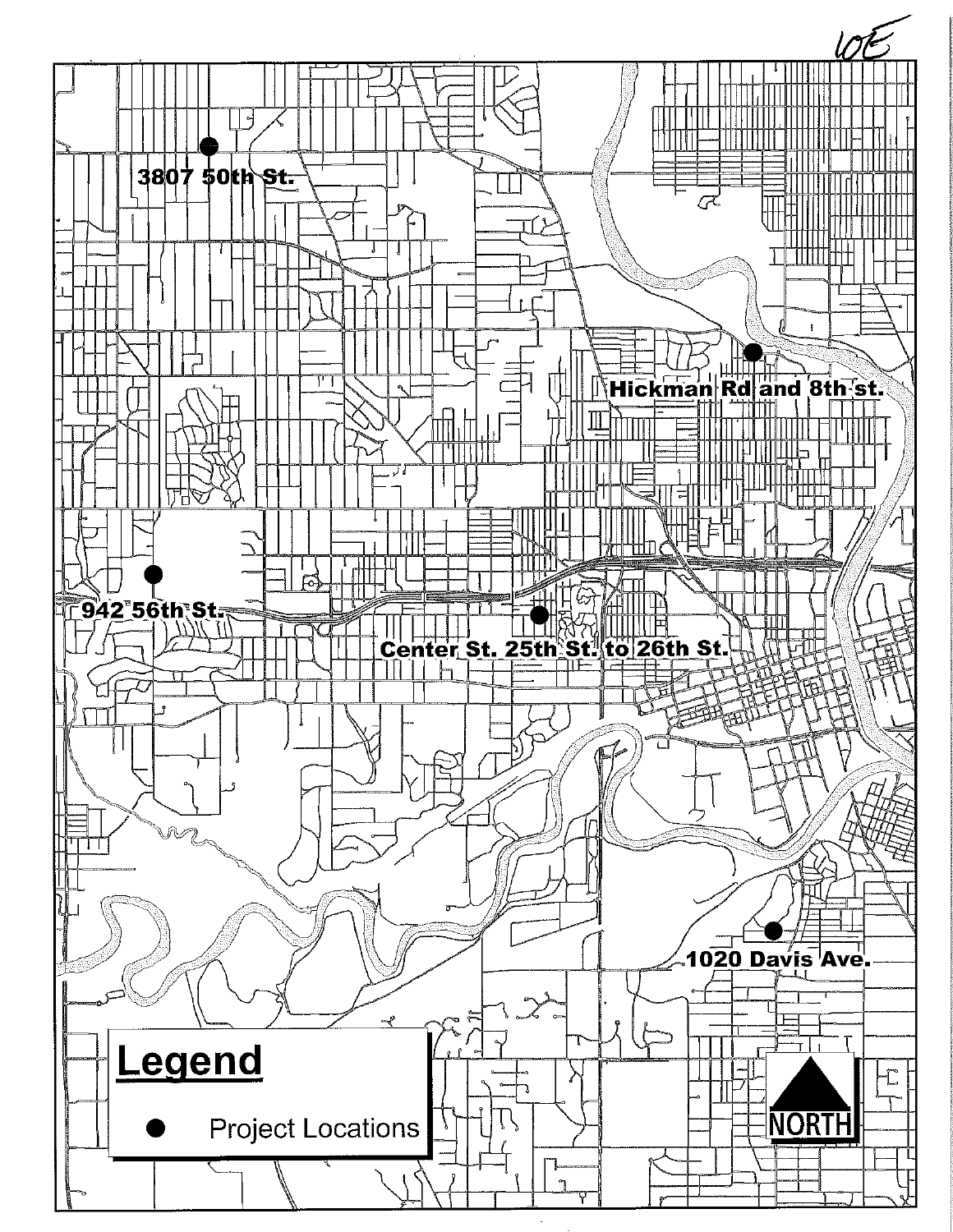# ENGINEERING DEPARTMENT CITY OF DES MOINES, IOWA

 $\mathbf{r}$ 



# PROJECT SUMMARY

2016 Sewer Repair - Contract 1

# Activity ID 08-2016-001

On June 13, 2016, under Roll Call No. 16-1005, the Council awarded the contract for the above improvements to Mintum, Inc., in the amount of \$647,659.75. Tabulated below is a history of project change orders.

| Change<br>Order No. | <b>Initiated By</b> | <b>Description</b>                                                                                                                                                                  | Amount        |
|---------------------|---------------------|-------------------------------------------------------------------------------------------------------------------------------------------------------------------------------------|---------------|
|                     | Engineering         | 11/17/2016                                                                                                                                                                          | \$22,806.00   |
|                     |                     | Contractor was required to address unforseen field<br>conditions such as the replacement of unsuitable foundation<br>materials and filling eroded voids along the existing culvert. |               |
| 2                   | Engineering         | 1/12/2017                                                                                                                                                                           | \$7,286.00    |
|                     |                     | Construct a manhole adjustment at 3807 50th Street.                                                                                                                                 |               |
| 3                   | Engineering         | 10/27/2017                                                                                                                                                                          | \$(16,325,16) |
|                     |                     | Enforce liquidated damages for late project completion and<br>also adjust all plan quantities to the as-built quantities.                                                           |               |
|                     |                     | <b>Original Contract Amount</b>                                                                                                                                                     | \$647,659.75  |
|                     |                     | <b>Total Change Orders</b>                                                                                                                                                          | \$13,766.84   |
|                     |                     | Percent of Change Orders to Original Contract                                                                                                                                       | 2.13%         |
|                     |                     | <b>Total Contract Amount</b>                                                                                                                                                        | \$661,426.59  |
|                     |                     |                                                                                                                                                                                     |               |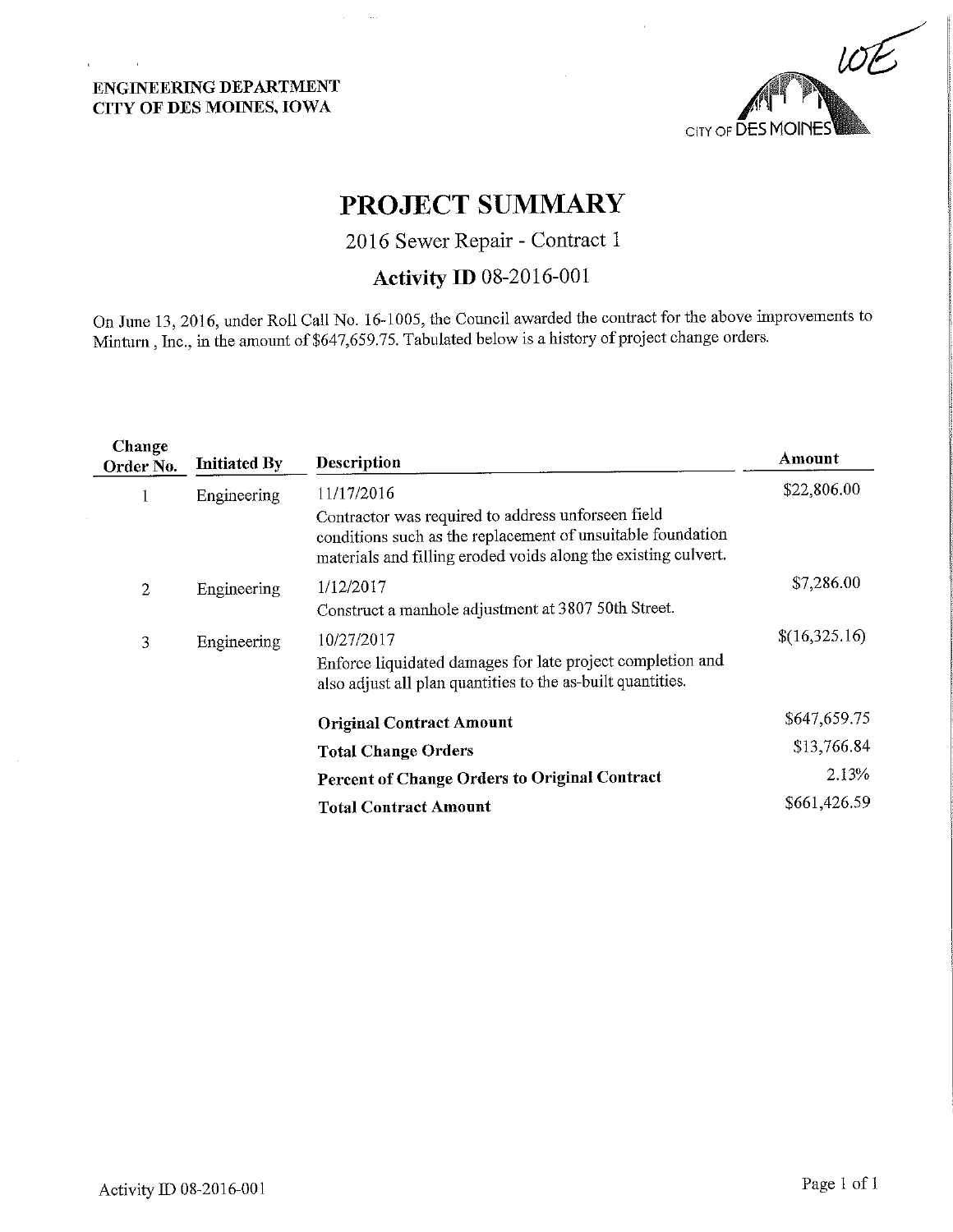CITY OF **DES MOINES** 

### January 8, 2018

## CERTIFICATION OF COMPLETION

#### **AGENDA HEADING:**

Accepting completed construction and approving final payment for the 2016 Sewer Repair - Contract 1, Minturn, Inc.

#### SYNOPSIS:

Approve the Engineer's Certification of Completion, accept construction of said improvement, and authorize final payment to the contractor.

#### FISCAL IMPACT:

Amount: \$661,426.59 As-Built Contract Cost

Funding Source: 2017-2018 CIP, Page Storm - 4, City-wide Storm Water Utility Projects, SM057, Storm Water Utility Funds

#### CERTIFICATION OF COMPLETION:

On June 13, 2016, under Roll Call No. 16-1005, the City Council awarded a contract to Minturn , Inc., Clinton M. Rhoads, President, 309 M. Orchard Street, Brooklyn, IA 52211 for the construction of the following improvement:

2016 Sewer Repair - Contract 1, 08-2016-001

The improvement includes the construction of storm sewer, culverts, manholes, intakes, gabion basket walls, rip rap stabilization, Portland Cement Concrete (PCC) pavement, Hot Mix Asphalt (HMA) pavement, seeding, sodding, and other incidental items; in accordance with the contract documents, including Plan File Nos. 572-132/165 at five locations: 942 56th Street, 803 Hickman Road, 3807 50th Street, 745 26th Street, and "1004 Davis Avenue, Des Moines, Iowa

I hereby certify that the construction of said 2016 Sewer Repair - Contract 1, Activity ID 08-2016-001, has been completed in substantial compliance with the terms of said contract, and I hereby recommend that the work be accepted. The work commenced on July 5, 2016, and was completed on January 2, 2018.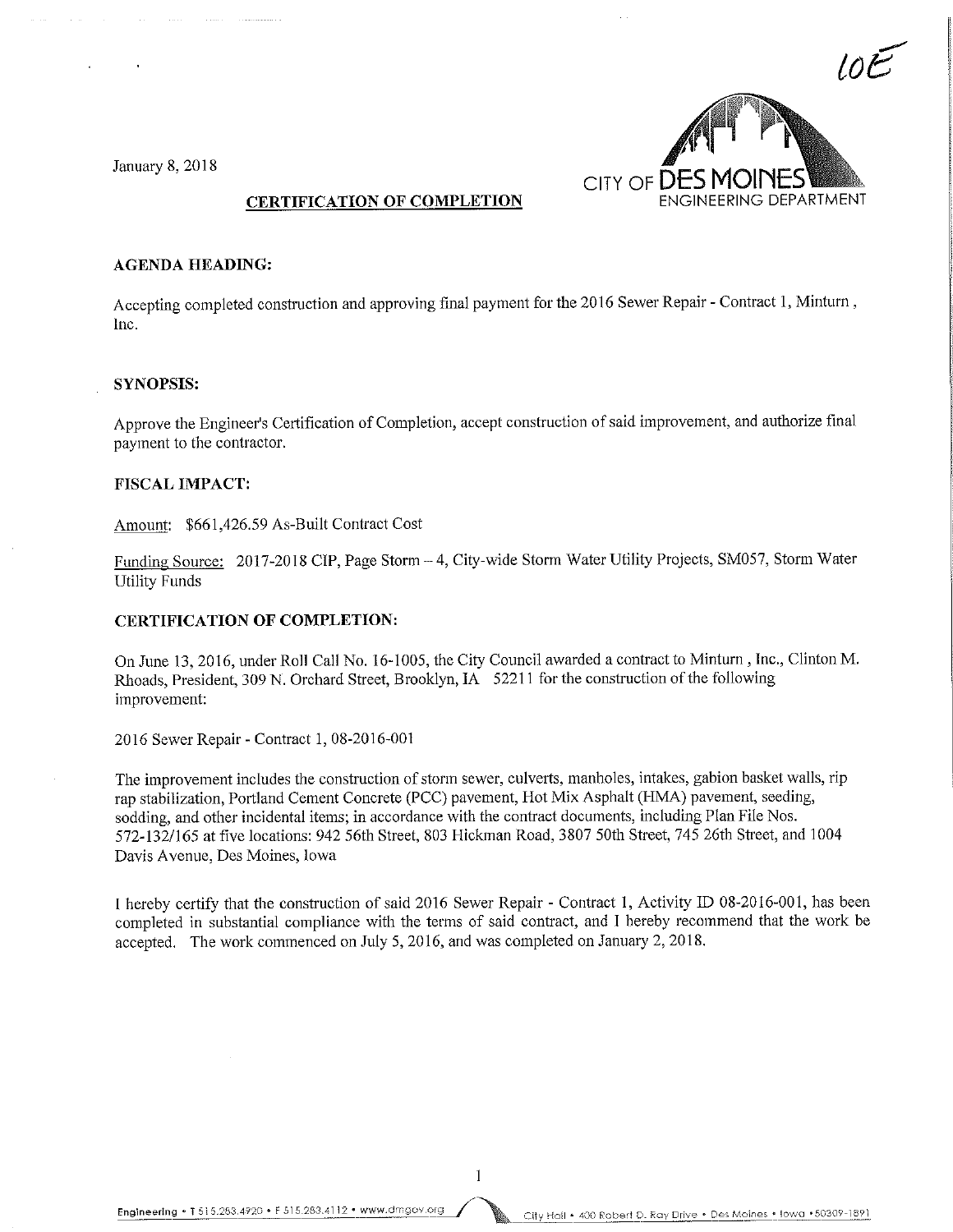$l$ or

I further certify that \$661,426.59 is the total cost of said improvement, of which \$641,583.79 has been paid the Contractor and \$0.00 is now due and is hereby approved as final partial payment for the above project, the remaining balance of \$19,842.80 is to be paid at the end of thirty days, with funds retained for unresolved claims on file in accordance with Iowa Code Chapter 573. The amount of completed work is shown on the attached Estimate of Construction Completed.

Duch Marke

Pamela S. Cooksey, P.E. Des Moines City Engineer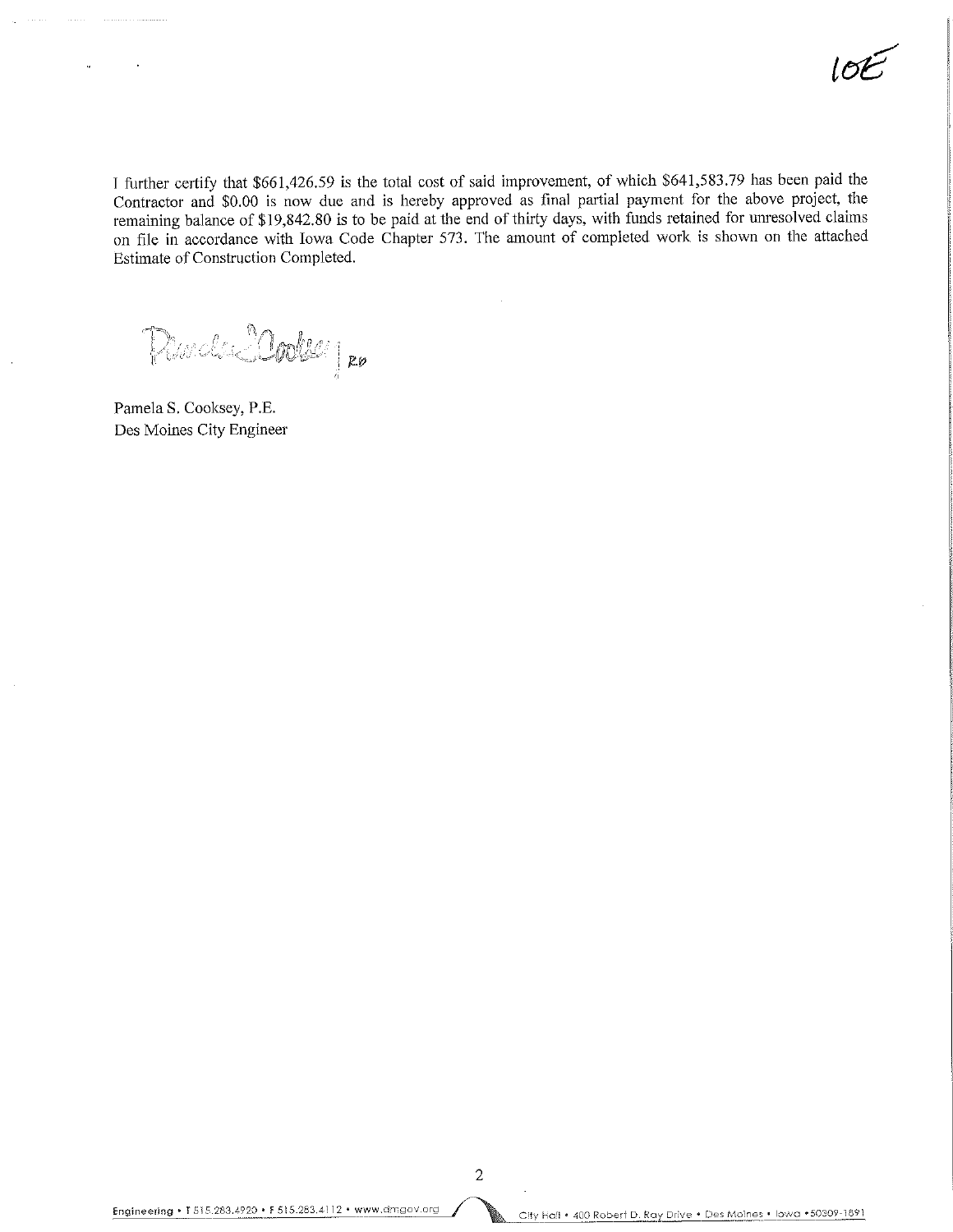#### ENGINEERING DEPARTMENT CITY OF DES MOINES, IOWA



### ESTIMATE OF CONSTRUCTION COMPLETED FOR WORK DONE FROM 10/27/2017 FO 11/2/2017 PARTIAL PAYMENT NO. 9 (FINAL PAYMENT)

## PROJECT: 2016 SEWER REPAIR - CONTRACT 1 CONTRACTOR: MINTURN, INC.

**Contract** 

Proj No: Activity ID: 008-2016-001  $\sim$ Date: 11/2/2017

 $\bar{\mathcal{A}}$ 

|          |                                                         |             | <b>UNITS</b>     |            |             |             |              |
|----------|---------------------------------------------------------|-------------|------------------|------------|-------------|-------------|--------------|
| LINE NO. | DESCRIPTION                                             |             |                  |            | CONSTRUCTED |             |              |
| I        | Traffic Control                                         | <b>UNIT</b> | <b>ESTIMATED</b> | AUTHORIZED | TO DATE     | UNIT PRICE  | TOTAL AMOUNT |
| 2        | Mobilization                                            | LS          | 1.000            | 1.000      | 1.000       | \$10,000.00 | \$10,000.00  |
| 3        | Clearing and Grubbing                                   | LS          | 1.000            | 1.000      | 1.000       | \$50,000.00 | \$50,000.00  |
| 4        | Class 10 Excavation                                     | LS          | 1.000            | 1.000      | 1.000       | \$62,750.00 | \$62,750.00  |
| 5        | Modified Subbase, 6"                                    | CY          | 675.000          | 650,000    | 650.000     | \$46.00     | \$29,900.00  |
| 6        | Reinforced Concrete Box Culvert, 8'x8' Barrell          | SY          | 203.000          | 214,900    | 214,900     | \$17.00     | \$3,653.30   |
| 7        | Reinforced Concrete Box Culvert, Flared Wing Wall       | LF          | 5.000            | 5,000      | 5.000       | \$2,000.00  | \$10,000.00  |
| 8        | Removal of Exisiting RCB Culvert and Headwall           | LS          | 1.000            | 1.000      | 1.000       | \$30,000,00 | \$30,000.00  |
| 9        | Steel Sheeting, Curtain Wall                            | LF          | 6.000            | 6.000      | 6.000       | \$850.00    | \$5,100.00   |
| 10       | Bypass Pumping, Flow Diversions, Dewatering             | $S_F$       | 480,000          | 480.000    | 480.000     | \$45.00     | \$21,600.00  |
| 11       | Reinforced Concrete Pipe (RCP), 24"                     | LS          | 1.000            | 1.000      | 1.000       | \$20,000.00 | \$20,000.00  |
| 12       | Reinforced Concrete Pipe (RCP), 72 <sup>"</sup>         | LF          | 101.000          | 103.000    | 103,000     | \$160.00    | \$16,480.00  |
| 13       | Removal of Existing 21" RCP Storm Sewer                 | LF          | 77.000           | 80.000     | 80.000      | \$700.00    | \$56,000.00  |
| 14       | Pipe Apron, 72" RCP with Apron Guard                    | LF          | 101,000          | 101.000    | 101.000     | \$25.00     | \$2,525.00   |
| 15       | Footing for 72" RCP Apron                               | EA          | 1,000            | 1,000      | 1.000       | \$13,000.00 | \$13,000.00  |
| 16       | Footing Drain, 6"                                       | <b>EA</b>   | 1.000            | 1.000      | 1.000       | \$2,325,00  | \$2,325.00   |
| 17       | Manhole, SW-401, 60" Diam.                              | LF          | 5.000            | 10.000     | 10.000      | \$200.00    | \$2,000.00   |
| 18       | Intake, SW-507                                          | EA.         | 1,000            | 0.000      | 0.000       | \$10,400.00 | \$0.00       |
| 19       | Intake, SW-541 with Extension Unit                      | EA.         | 1.000            | 0.000      | 0,000       | \$12,000.00 | \$0.00       |
| 20       | Connection Box                                          | EA          | 2.000            | 3.000      | 3.000       | \$13,500,00 | \$40,500.00  |
| 21       |                                                         | LS          | 1.000            | 1,000      | 1,000       | \$17,000.00 | \$17,000,00  |
| 22       | Manhole Adjustment, Major                               | EA.         | 3.000            | 3.000      | 3,000       | \$4,000.00  | \$12,000.00  |
| 23       | Connection to Existing Manhole                          | EA          | 2.000            | 2.000      | 2.000       | \$2,500.00  | \$5,000.00   |
| 24       | Removal of Existing Manhole or Intake                   | <b>EA</b>   | 4.000            | 3.000      | 3.000       | \$1,000.00  | \$3,000.00   |
| 25       | PCC Pavement, 6"                                        | SY          | 193.000          | 222.420    | 222.420     | \$60.00     | \$13,345.20  |
| 26       | PCC Pavement, 10"                                       | ST          | 203,000          | 243,300    | 243.300     | \$100.00    | \$24,330.00  |
| 27       | Removal of Roadway Pavement                             | SY          | 245,000          | 287.750    | 287.750     | \$20.00     | \$5,755.00   |
| 28       | Removal of Sidewalk or Driveway                         | SY          | 401.000          | 134,690    | 134,690     | \$15.00     | \$2,020.35   |
|          | HMA Driveway, 300K ESAL, 4"                             | SY          | 245.000          | 129.000    | 129.000     | \$40.00     | \$5,160.00   |
| 29<br>30 | Removal of Garage                                       | LS          | 1.000            | 1.000      | 1.000       | \$5,500,00  | \$5,500,00   |
|          | Pavement Markings                                       | LS          | 1.000            | 1.000      | 1.000       | \$1,500,00  | \$1,500.00   |
| 31<br>32 | Seeding, Fertilizing, Mulching (Type 1)                 | <b>ACRE</b> | 0.100            | 0.440      | 0.440       | \$16,000.00 | \$7,040.00   |
|          | Seeding, Fertilizing, Mulching (Native Grass and Forbs) | <b>ACRE</b> | 0,100            | 0.150      | 0.150       | \$16,000,00 | \$2,400.00   |